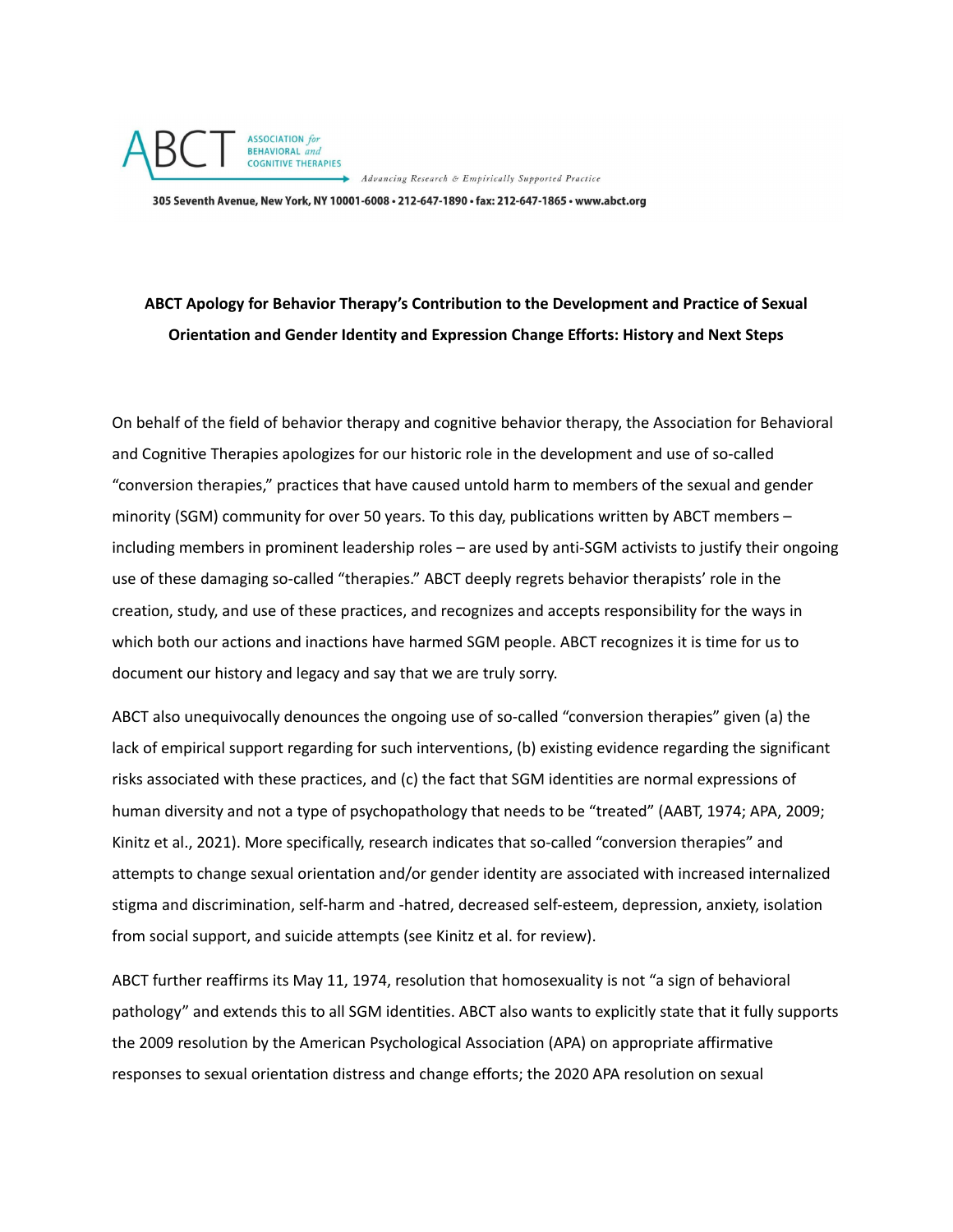orientation, gender identity, parents and children; and the 2021 APA resolution on appropriate affirmative responses to sexual orientation distress and change efforts.

ABCT also wishes to acknowledge the courageous and historic role that some of our members have played in advancing SGM rights and mental health (e.g., Drs. Charles Silverstein and Gerald Davison). We appreciate the scientific efforts of ABCT members aimed at improving the mental health of SGM people (e.g., Cohen et al., 2016; Feinstein et al., 2022; Fox et al., 2018; Holt et al., 2019; Pachankis et al., 2022; also see Capriotti & Donaldson, 2022, for further discussion), and encourage our membership to continue to advance and accelerate this work. Below we outline the complex history that ABCT and the behavior therapy/cognitive behavior therapy field (hereafter referred to as BT/CBT field) have with SGM mental health and so-called "conversion therapy" (hereafter referred to as sexual orientation and gender identity and expression change efforts [SOGIECEs]). Because of the historic nature of the BT/CBT field's role in the development and practice of SOGIECEs, all living past presidents of ABCT (including those who studied, practiced, and/or promoted SOGIECEs in the past) were invited to endorse this document to demonstrate the change that has occurred in our field with regards to support for SGM people and their mental health. This document also outlines a series of initiatives approved by the current ABCT Board of Directors as next steps to be taken on SGM issues.

In recent decades, SOGIECEs have largely been sidelined to primarily conservative religious organizations and the "scientific margins" (Waidzunas, 2010). However, 50 years ago, SOGIECEs were not only mainstream in psychology generally, they were mainstream in the field of BT. Indeed, it was in the 1970's that behavior therapists published much of their formative research in this area (reviewed by Capriotti & Donaldson). Importantly, in part because of the successful sidelining of these harmful practices, this history and our legacy is relatively unknown to many clinicians and researchers who currently consider themselves members of the BT/CBT field. This history is also unknown to many SGM people. ABCT believes that we must acknowledge and own our history, both good and bad, and make sure that contemporary members of our field understand what has transpired. We cannot address and move forward from that which we do not acknowledge.

As noted above, the relationship between the BT/CBT field (including ABCT, formerly the Association for Advancement of Behavior Therapy: AABT) and SOGIECEs is complex. On the one hand, many early behavior therapists, including those who would go on to be leaders in the BT/CBT field and in ABCT, wrongly and regularly sought to change so-called "deviant" sexual behaviors, which were broadly viewed at the time as being anything other than cisgender and heterosexual (see Capriotti & Donaldson, 2022,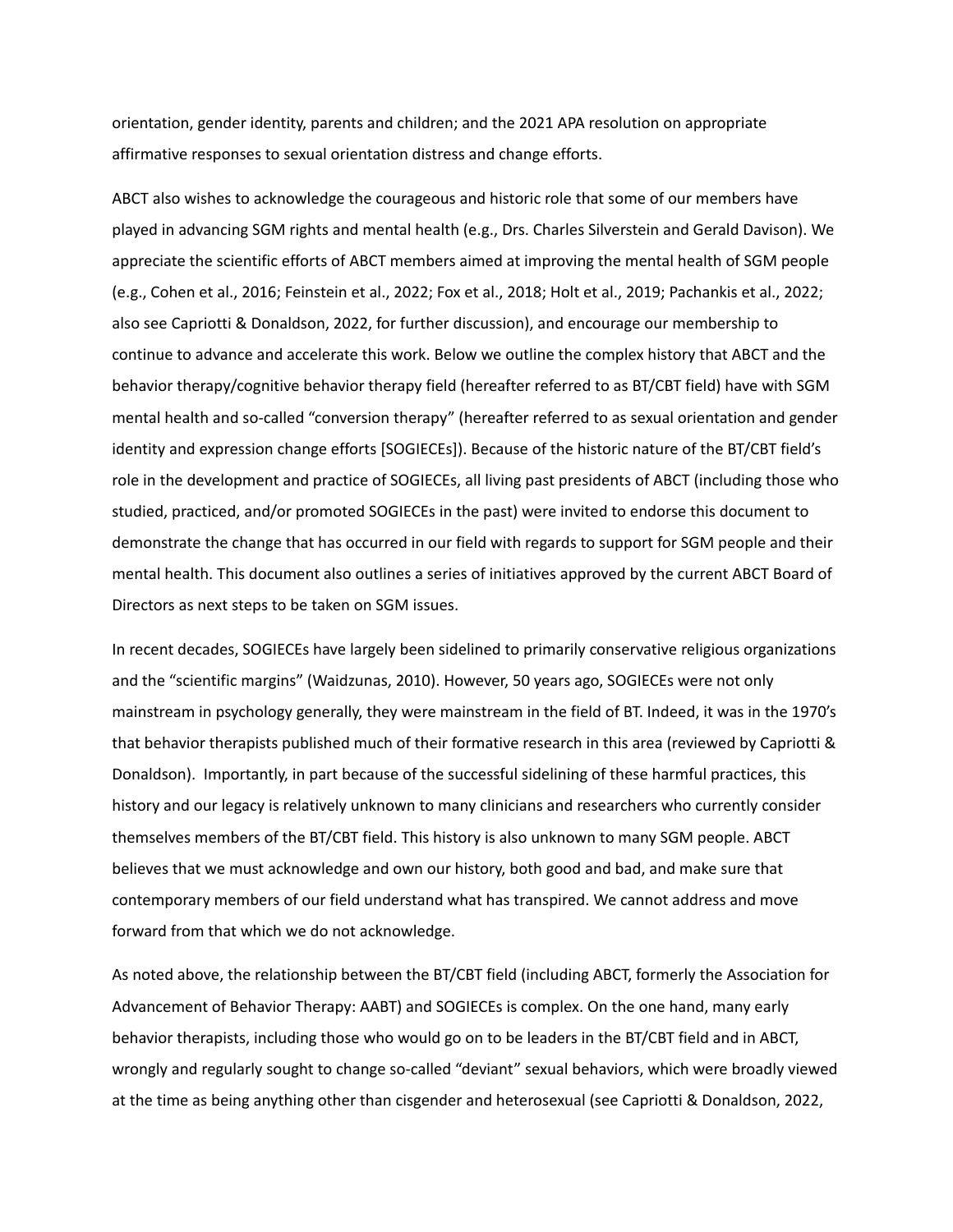for review). Such efforts were often focused on men who were sexually attracted to men, although other SGM people were subjected to so-called "therapy" as well. It is important to acknowledge the fact that behavior therapists benefitted from the development and practice of SOGIECEs financially, and that engagement in SOGIECEs was commonplace. To provide context, 50 years ago, such "therapies" were legal in all 50 states and utilized by therapists of many different orientations, ranging from psychoanalysis to behavior therapy. As of 1972, no major professional organization (including ABCT) had expressed any disapproval regarding these so-called "therapies" (Capriotti & Donaldson).

On the other hand, in 1972, Dr. Charles Silverstein (then a psychology graduate student at Rutgers University, member of AABT, and gay rights activist) gave a seminal talk at the annual AABT convention in New York City. In this talk, he highlighted the extensive oppression and marginalization faced by SGM people and associated harms, which contributed to a desire among many to change or "convert" to being heterosexual. As covered in the recent documentary *Conversion*, by director/producer Gregory Caruso (2022), that talk served as a critical event for Dr. Gerald Davison, who was a practicing conversion therapist and the developer of "Playboy Therapy." During the next 2 years, Dr. Silverstein's and Dr. Davison's developing friendship and discussions culminated in Dr. Davison's landmark 1974 AABT presidential address in which he challenged the use of SOGIECEs, noting that the question was not whether behavior therapists *could* change sexual orientation, but whether behavior therapists *should* change sexual orientation. Dr. Davison clearly stated that he did not think behavior therapists should engage in such practices. Dr. Davison went on to restate and elaborate on his perspective in subsequent essays (Davison, 1976; 1978), explaining that the existence of so-called "therapies" for gay and lesbian people implied that homosexuality was a disorder and that the practice of these approaches should, therefore, cease. Also, during Dr. Davison's term as president, the AABT Board of Directors unanimously passed a 1974 resolution stating that homosexuality was not an indicator of mental disorder and called on all mental health professionals to "take the lead in removing the stigma of mental illness that has long been attributed to these patterns of emotion and behavior."

It is important to note that Dr. Silverstein's role in advancing SGM rights and interests was not limited to his talk at AABT. For instance, Dr. Silverstein presented to the American Psychiatric Association's Nomenclature Committee in February 1973 to make that case that the diagnosis of homosexuality rested on bias, not science; he also testified regarding the psychological burden of being labeled as mentally ill based on a diagnosis of homosexuality (Bayer, 1987; Waidzunas, 2010). In December 1973 the American Psychiatric Association issued a resolution stating that homosexuality by itself was not a mental disorder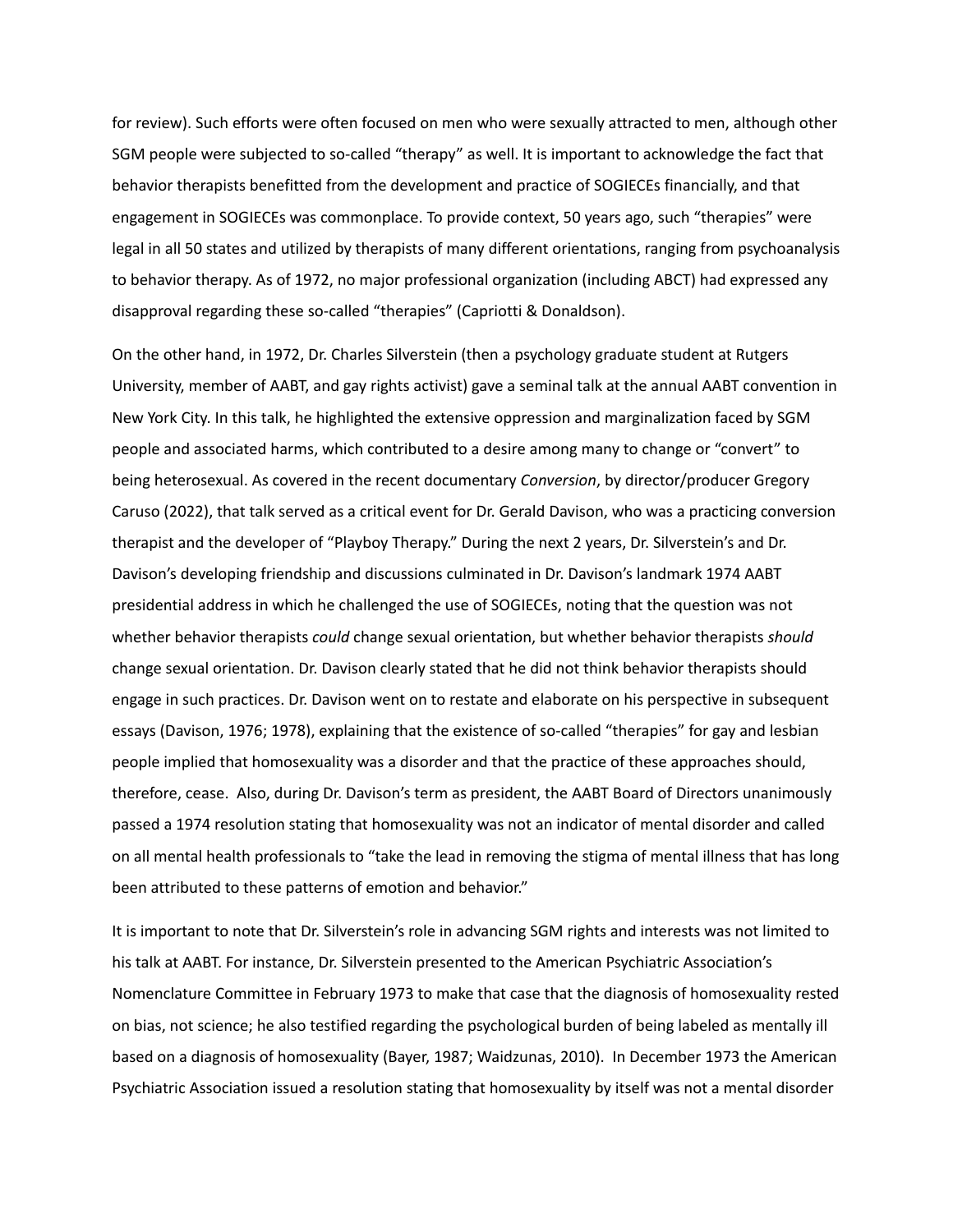and removed homosexuality from the DSM the following year. Dr. Silverstein played a critical role in the adoption of this resolution, and was also the founding editor of the *Journal of Homosexuality*. He has spent his career advancing SGM mental health.

ABCT must also acknowledge that the practice of SOGIECEs in the BT/CBT field did not disappear after 1974. For instance, some behavior therapists argued against Davison's position, proposing that behavior therapists could "treat" homosexuality without implying it was abnormal. Moreover, although research endeavors among ABCT members in this area largely ceased within a few years, some researchers, including some who would go on to serve as ABCT leaders, continued to publish on SOGIECEs into the early 1980's (see Capriotti & Donaldson, 2022, for review). Nonetheless, over time, the Silverstein and Davison view became dominant and SOGIECEs were excluded from mainstream practice of BT/CBT.

The Board of Directors of ABCT encourages all members to educate themselves about the history of SOGIECEs within the BT/CBT field. Members are encouraged to watch the newly released documentary *Conversion* (Caruso, 2022) and to engage in local advocacy to help end the practice of SOGIECEs in states/jurisdictions that still do not ban these practices. Further, the ABCT Board of Directors announces that it has voted on the following next steps:

- 1. The Publications Committee of ABCT has been tasked with the creation of disclaimers that will be added to articles previously published in ABCT journals on SOGIECEs.
- 2. Organization of an ABCT watch party of the movie *Conversion*. This watch party will be followed by an interactive discussion with Drs. Silverstein and Davison and Mr. Gregory Caruso. Date: Thursday, June 16 th 6:00 - 8:00 p.m. EDT. *Conversion* can be streamed via Amazon at <https://www.amazon.com/Conversion-Zachary-Quinto/dp/B09RW4XW2C>
- 3. Showing of the movie *Conversion* at the 2022 annual convention in New York City on Saturday, November 19, 2022. This will again be followed by an interactive discussion with Drs. Silverstein and Davison and Mr. Gregory Caruso.

## **ABCT Board of Directors**

Laura Seligman, President

Jill Ehrenreich-May, President-Elect

David Tolin, Immediate Past President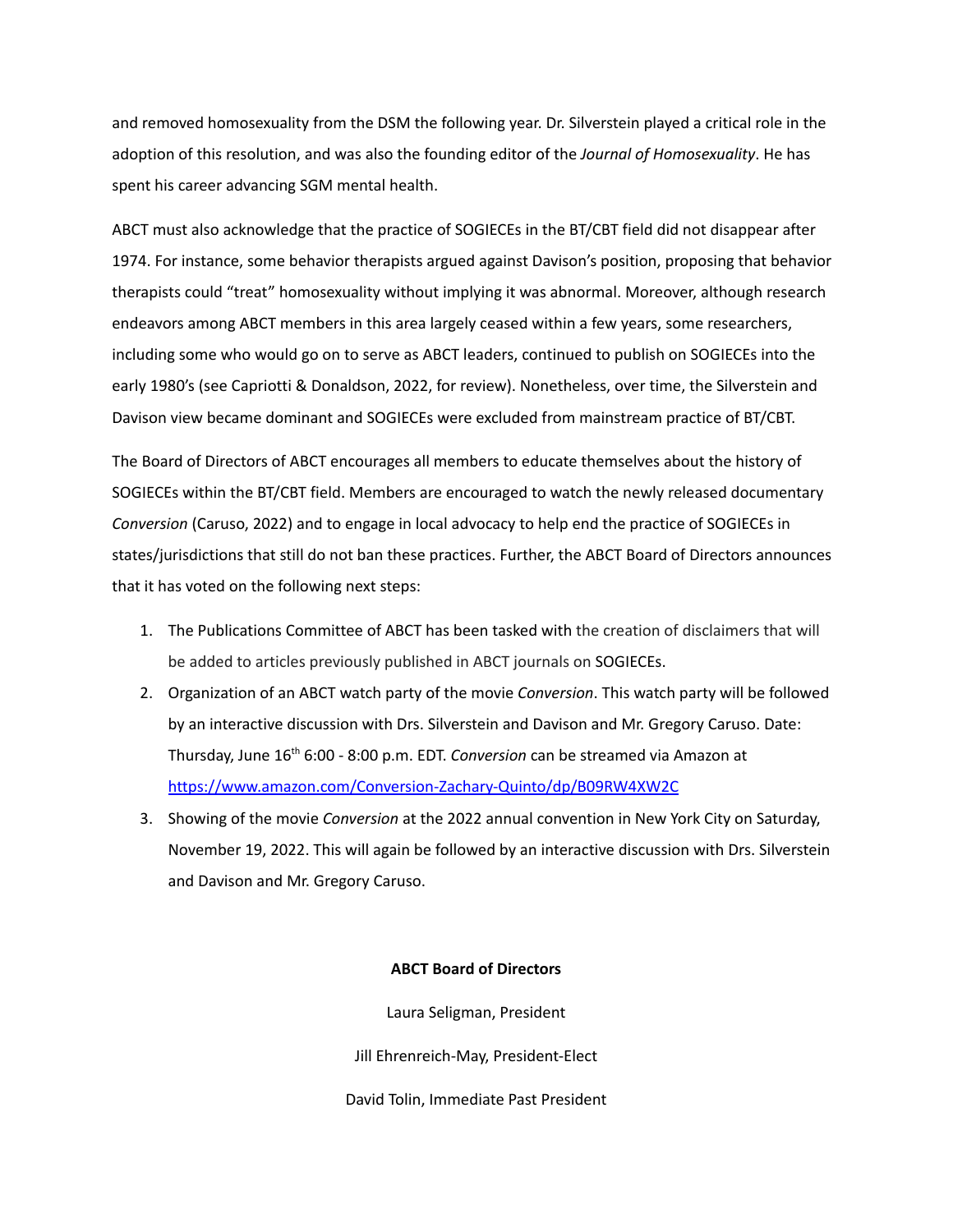Sandra Pimentel, Secretary-Treasurer

Katherine Baucom, Representative at Large

Carolyn Black Becker, Representative at Large

Amie Grills, Representative at Large

## **The Following ABCT Past Presidents Have Endorsed This Apology**

Jonathan S. Abramowitz. Ph.D. W. Stewart Agras, M.D. Anne Marie Albano, Ph.D. Frank Andrasik, Ph.D. Martin M. Antony, Ph.D., ABPP, FRSC David H Barlow, Ph.D. J. Gayle Beck, Ph.D. Alan S. Bellack, Ph.D. Kelly D. Brownell, Ph.D. Bruce F. Chorpita, Ph.D. Michelle Craske. Ph.D. Gerald C. Davison, Ph.D. Ray DiGiuseppe, Ph.D. Steven C. Hayes, Ph.D. Richard G. Heimberg, Ph.D. Michel Hersen, Ph.D. Stefan G. Hofmann, Ph.D. Steven D. Hollon, Ph.D. Debra A. Hope. Ph.D. Philip C. Kendall, Ph.D. Robert K. Klepac, Ph.D., ABPP Robert L Leahy, Ph.D. Marsha M. Linehan, Ph.D.